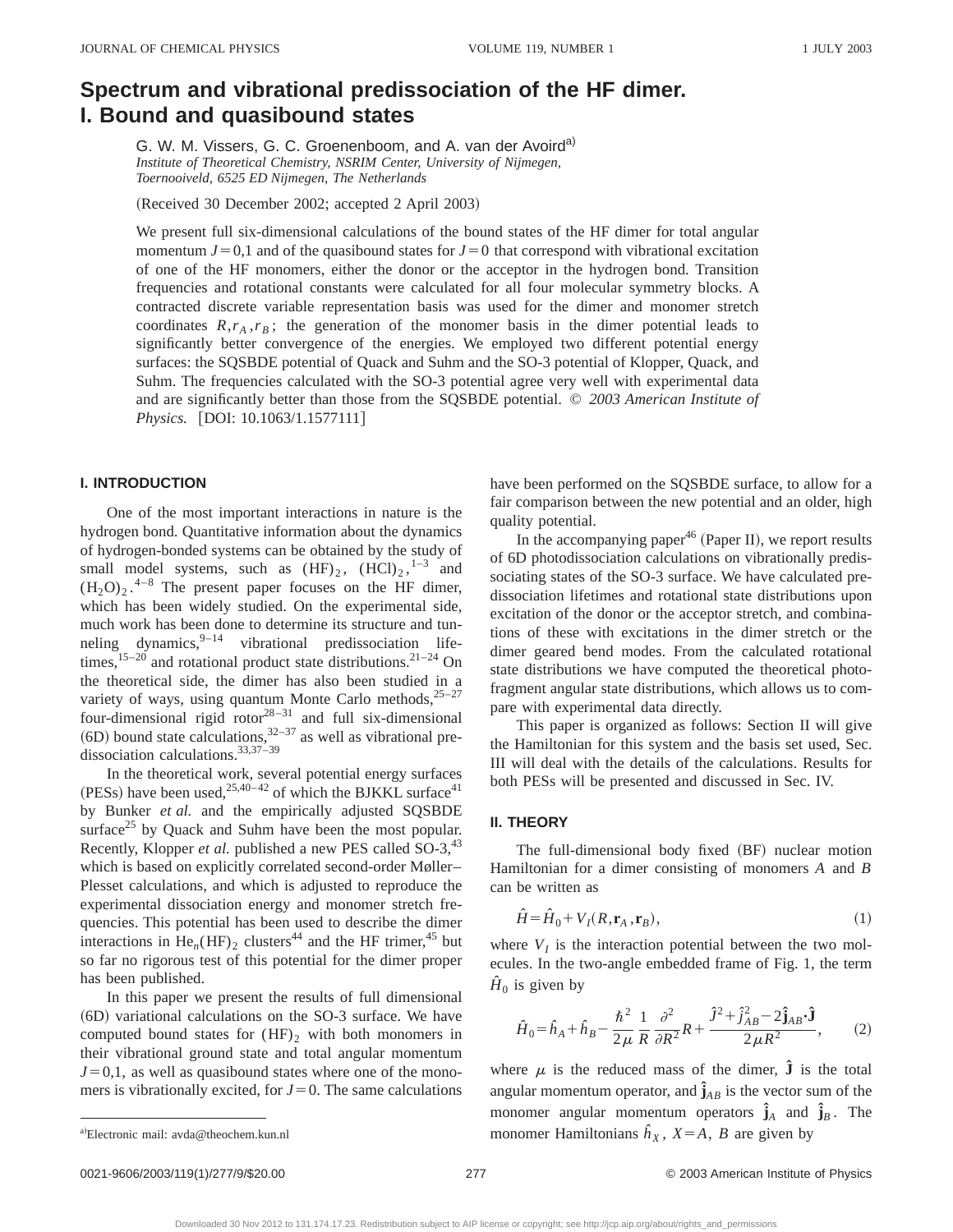

FIG. 1. Jacobi coordinates of the HF dimer.  $r_A$  and  $r_B$  denote the intramolecular distances and *R* is the distance between the two centers of mass. The vector **R** coincides with the *z* axis, and the angle between **R** and  $\mathbf{r}_x$  is given by  $\theta_X$ , for *X*=*A*,*B*. The torsional angle of monomer *X* is denoted by  $\phi_X$ .

$$
\hat{h}_X = -\frac{\hbar^2}{2\mu_X} \frac{1}{r_X} \frac{\partial^2}{\partial r_X^2} r_X + \frac{\hat{j}_X^2}{2\mu_X r_X^2} + V_X(r_X),\tag{3}
$$

where  $\mu_X$  denotes the reduced mass of monomer *X*, and  $V_X$ are the monomer potentials.

A matrix representation of the total Hamiltonian was calculated in a BF basis

$$
|nv_{A}v_{B}(j_{A}j_{B})j_{AB}K;JM\rangle=|n\rangle|v_{A}v_{B}\rangle|(j_{A}j_{B})j_{AB}K;JM\rangle, (4)
$$

where  $|n\rangle = \varphi_n(R)$  denotes a dimer stretch basis function, and  $|v_A v_B\rangle = \chi_{v_A}(r_A) \chi_{v_B}(r_B)$  a product of monomer stretch functions. The angular basis functions are given by

$$
\begin{aligned} |(j_{A}j_{B})j_{AB}K;JM\rangle\\ &= \sqrt{\frac{(2j_{A}+1)(2j_{B}+1)(2J+1)}{64\pi^{3}}}D_{MK}^{(J)}(\alpha,\beta,0)^{*}\\ &\times\sum_{m_{A}m_{B}}C_{m_{A}}^{(j_{A})}(\hat{\mathbf{r}}_{A})C_{m_{B}}^{(j_{B})}(\hat{\mathbf{r}}_{B})\langle j_{A}m_{A};j_{B}m_{B}|j_{AB}K\rangle, \end{aligned} \tag{5}
$$

where the  $C_{m_X}^{(j_X)}(\hat{\mathbf{r}}_X)$  denote Racah-normalized spherical harmonical functions of the body fixed angles of monomer *X*, which are coupled with a Clebsch–Gordan coefficient  $\langle j_A m_A ; j_B m_B | j_{AB} K \rangle$ . The Wigner rotation function  $D_{MK}^{(J)}(\alpha,\beta,0)^*$  depends on the polar angles  $(\alpha,\beta)$  of the intermolecular vector **R** with respect to a space fixed frame.

The dimer stretch functions are given by  $\varphi_n(R)$  $= \tilde{\varphi}_n(R)/R$ , where the  $\tilde{\varphi}_n(R)$  are eigenfunctions of a reference Hamiltonian,

$$
\hat{h}^{\text{ref}} = -\frac{\hbar^2}{2\mu} \frac{\partial^2}{\partial R^2} + V^{\text{ref}}(R),\tag{6}
$$

which will be specified further in the following. The eigenfunctions are obtained using a sinc-function discrete variable representation  $(DVR)^{47}$  method. The monomer stretch basis functions  $\chi_{v_X}(r_X) = \tilde{\chi}_{v_X}(r_X)/r_X$  are obtained in the same way.

Using these basis functions, the matrix elements of  $\hat{H}_0$ are given by

$$
\langle n'v'_{A}v'_{B}(j'_{A}j'_{B})j'_{AB}K';JM|\hat{H}_{0}|nv_{A}v_{B}(j_{A}j_{B})j_{AB}K;JM\rangle
$$
  
\n
$$
= \delta_{j'_{A}j_{A}}\delta_{j'_{B}j_{B}}\delta_{j'_{A}j_{A}j_{B}} \Biggl\{ \delta_{n'n}\delta_{v'_{A}v_{A}}\delta_{v'_{B}v_{B}}\delta_{K'K}(\epsilon_{n} + \epsilon_{v_{A}} + \epsilon_{v_{B}}) + \delta_{n'n}\delta_{K'K}
$$
  
\n
$$
\times \Biggl[ \frac{\hbar^{2}}{2\mu_{A}} \langle v'_{A}|r_{A}^{-2}|v_{A}\rangle j_{A}(j_{A} + 1) \delta_{v'_{B}v_{B}} + \frac{\hbar^{2}}{2\mu_{B}} \langle v'_{B}|r_{B}^{-2}|v_{B}\rangle j_{B}(j_{B} + 1) \delta_{v'_{A}v_{A}} \Biggr] + \delta_{v'_{A}v_{A}}\delta_{v'_{B}v_{B}}\frac{\hbar^{2}}{2\mu} \langle n'|R^{-2}|n\rangle
$$
  
\n
$$
\times \Bigl[ \delta_{K'K}[J(J+1) + j_{AB}(j_{AB} + 1) - 2K^{2}] - \delta_{K',K+1}C_{j_{AB}K}^{+}C_{JK}^{+} - \delta_{K',K-1}C_{j_{AB}K}^{-}C_{JK}^{-} \Bigr] \Biggr], \tag{7}
$$

where  $\epsilon_n$  is the *n*th eigenvalue of the dimer stretch reference Hamiltonian of Eq. (6), and  $\epsilon_{v_A}$  and  $\epsilon_{v_B}$  are the monomer stretch energies. The kinetic energy is diagonal in the angular basis, except for the Coriolis coupling terms  $C_{lK}^{\pm}$  $\equiv \sqrt{l(l+1)-K(K\pm 1)}$  that couple blocks with different *K*. However, this coupling is neglected, because it is absent for  $J=0$ , and generally small in the HF dimer for low values of *J*. 36

The interaction potential  $V_I$  was expanded in angular functions of the type of Eq.  $(5)$ . Since the potential is invariTABLE I. Projection operators  $\hat{\mathcal{P}}^{\Gamma}$  for the irreps of PI( $C_{2v}$ ).  $\hat{E}$  denotes the identity,  $\hat{P}$  the exchange of the monomers,  $\hat{E}^*$  spatial inversion,  $\hat{P}^*$  $= \hat{P}\hat{E}^* = \hat{E}^*\hat{P}$ . The dimer stretch functions are invariant under all symmetry operations.

| $\hat{P} v_Av_B(j_Aj_B)j_{AB}K;JM\rangle$<br>$\hat{E}^* v_Av_B(j_Aj_B)j_{AB}K;JM\rangle$<br>$\hat{P}^* v_Av_B(j_Aj_B)j_{AB}K;JM\rangle$                                    | $= (-1)^{j_A + j_B + J} \vert v_B v_A(j_B j_A) j_{AB} - K; JM \rangle$<br>$= (-1)^{j_A + j_B + j_{AB} + J}  v_A v_B(j_A j_B)j_{AB} - K; JM \rangle$<br>$= (-1)^{j_{AB}}  v_B v_A (j_B j_A) j_{AB} K; JM \rangle$ |
|----------------------------------------------------------------------------------------------------------------------------------------------------------------------------|------------------------------------------------------------------------------------------------------------------------------------------------------------------------------------------------------------------|
| $\hat{\mathcal{P}}^{A_1} = \frac{1}{4} (\hat{E} + \hat{P} + \hat{E}^* + \hat{P}^*)$<br>$\hat{\mathcal{P}}^{A_2} = \frac{1}{4} (\hat{E} + \hat{P} - \hat{E}^* - \hat{P}^*)$ | $\hat{\mathcal{P}}^{B_1} = \frac{1}{4} (\hat{E} - \hat{P} - \hat{E}^* + \hat{P}^*)$<br>$\hat{\mathcal{P}}^{B_2} = \frac{1}{4} (\hat{E} - \hat{P} + \hat{E}^* - \hat{P}^*)$                                       |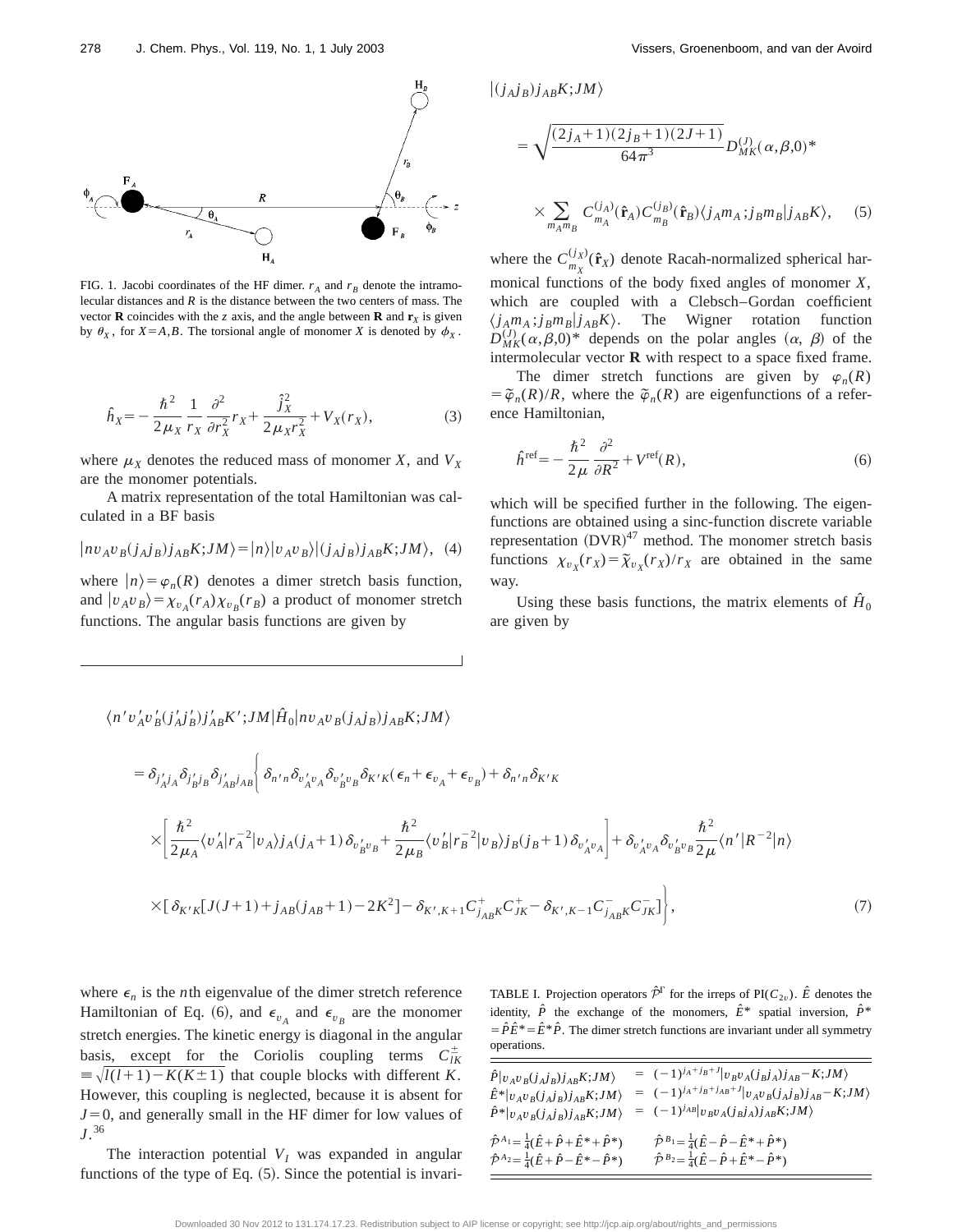ant under overall rotations of the system, it does not depend on  $\alpha$  and  $\beta$ , and not explicitly on both  $\phi_A$  and  $\phi_B$ , but only on the difference angle  $\phi = \phi_B - \phi_A$ . Only the terms with  $J=K=0$  appear in the expansion, so that the expansion functions can be written as

$$
A_{L_A L_B L}(\theta_A, \theta_B, \phi) = (-1)^{L_A + L_B + L} \sum_{M_A} \begin{pmatrix} L_A & L_B & L \\ M_A & -M_A & 0 \end{pmatrix}
$$

$$
\times C_{M_A}^{(L_A)}(\theta_A, 0) C_{-M_A}^{(L_B)}(\theta_B, \phi).
$$
 (8)

The corresponding expansion coefficients  $c_{L_A L_B L}(R, r_A, r_B)$ are then given by

$$
c_{L_A L_B L}(R, r_A, r_B) = \frac{(2L_A + 1)(2L_B + 1)(2L + 1)}{16\pi^2}
$$

$$
\times \int d\cos\theta_A \int d\cos\theta_B
$$

$$
\times \int d\phi A_{L_A L_B L}(\theta_A, \theta_B, \phi)
$$

$$
\times V(R, r_A, r_B, \theta_A, \theta_B, \phi).
$$
(9)

Substitution of this expansion for the potential results in the following expression for the potential matrix elements:

$$
\langle n'v'_{A}v'_{B}(j'_{A}j'_{B})j'_{AB}K';JM|V_{I}|nv_{A}v_{B}(j_{A}j_{B})j_{AB}K;JM\rangle
$$
  
\n
$$
= \delta_{K'K}[(2j'_{A} + 1)(2j_{A} + 1)(2j'_{B} + 1)(2j_{B} + 1)(2j'_{AB} + 1)
$$
  
\n
$$
\times (2j_{AB} + 1)]^{1/2} \sum_{L_{A}L_{B}L} \langle n'v'_{A}v'_{B}|c_{L_{A}L_{B}L}|nv_{A}v_{B}\rangle
$$
  
\n
$$
\times (-1)^{j_{A}+j_{B}+j_{AB}+L_{A}+L_{B}-K} \begin{pmatrix} j'_{A} & L_{A} & j_{A} \\ 0 & 0 & 0 \end{pmatrix}
$$
  
\n
$$
\times \begin{pmatrix} j'_{B} & L_{B} & j_{B} \\ 0 & 0 & 0 \end{pmatrix} \begin{pmatrix} j'_{AB} & L & j_{AB} \\ -K & 0 & K \end{pmatrix}
$$
  
\n
$$
\times \begin{pmatrix} j'_{A} & L_{A} & j_{A} \\ j'_{B} & L_{B} & j_{B} \\ j'_{AB} & L & j_{AB} \end{pmatrix}.
$$
 (10)

The basis was adapted to the symmetry of the permutationinversion group PI( $C_{2v}$ ), also called  $C_{2v}(M)$ .<sup>48</sup> The labeling of the irreducible representations (irreps) and the projection operators for this group are given in Table I.

## **III. COMPUTATIONAL DETAILS**

All calculations were done on two different potential surfaces, the SQSBDE potential<sup>25</sup> by Quack and Suhm, and the more recent SO-3 potential<sup>43</sup> of Klopper, Quack, and Suhm. In the calculation of the expansion coefficients  $c_{L_A L_B L}$  on the radial grid points, the integration over the angular coordinates  $[Eq. (9)]$  was performed by means of a Gauss– Legendre quadrature with 12 points for  $\theta_X$ , and a Gauss– Chebyshev quadrature with also 12 points for  $\phi$ . Since for certain grid points the potential becomes strongly repulsive, one would need extremely high terms in the expansion. To avoid this, the potential was damped in these repulsive regions by means of a tanh function up to a value  $V_{\text{max}}$ :

$$
\widetilde{V} = \begin{cases} V, & V \le V_0 \\ V_0 + \beta^{-1} \tanh[\beta(V - V_0)], & V > V_0, \end{cases}
$$
\n(11)

where  $\beta \equiv [V_{\text{max}}-V_0]^{-1}$ . With this scheme, the damped potential  $\tilde{V}$  is continuous around  $V_0$  up to the second derivative. Care was taken to use sufficiently high values of  $V_0$  and  $V_{\text{max}}$ , so that the potential was affected only in regions without physical meaning. The actual values used were  $V_0$  $=140000 \text{ cm}^{-1}$ , and  $V_{\text{max}}=2V_0$ . The expansion of the potential was taken up to  $L_A$ ,  $L_B \le 11$ .

The dimer stretch basis functions were computed using a sinc function DVR on a reference potential, which was obtained by minimization of the potential in the monomer stretch coordinates, while keeping the intermolecular distance fixed at the grid points and the angles at their equilibrium values in the dimer. An equally spaced grid of 42 points in the range  $4 a_0 \le R \le 8 a_0$  was used for both potentials.

The monomer stretch basis functions were obtained in a similar way, but two different reference potentials were used. The first one was the pure monomer potential  $V^{(mon)}$ , obtained by making a cut through the PES at very large *R*. The second was a dimer adapted potential  $V^{(\text{dim})} = [V_A^{(\text{dim})}]$  $+ V_B^{\text{(dim)}}$ ]/2, where  $V_A^{\text{(dim)}}$  was obtained by minimizing the potential by varying *R*,  $r_B$ ,  $\theta_A$ ,  $\theta_B$ , and  $\phi$ , while keeping  $r_A$ fixed on the grid points. Analogously,  $V_B^{\text{(dim)}}$  was obtained by minimization in all coordinates but  $r_B$ . The average of the two monomer potentials was taken in order to preserve the exchange symmetry in the dimer. For the SQSBDE potential a grid of 20 equally spaced point between 1.0 and 2.9  $a_0$  was applied, whereas for the SO-3 potential a grid of 22 points between 1.0 and 3.1  $a_0$  was used.

Convergence was reached with an angular basis set with  $j_A$  and  $j_B$  up to  $j_A^{\text{max}}=13$ , a dimer stretch basis up to  $n^{\text{max}}$ =6, and a monomer stretch basis with  $v_A + v_B \le 2$ , which lead to a maximum basis size of approximately 22 000 functions for the  $K=0$  states, and 38 000 for  $K=1$ . For the monomer ground states, the lowest eigenstates were calculated with a direct variant of the Davidson algorithm.<sup>5,49</sup> This procedure was not feasible for the monomer stretch excited states, however, since these states lie in the middle of the spectrum of the Hamiltonian in this basis. Therefore, we used a three-step procedure in each symmetry block, where in the first step the Hamiltonian was calculated in a basis with only the  $v_A + v_B \leq 1$  monomer stretch functions, leading to a matrix with a dimension of half the total number of primitive basis functions (i.e.,  $\approx$  11000). Eigenstates of this matrix were calculated in an energy range of approximately  $3800 - 4500$  cm<sup>-1</sup> above the ground state using the NAG routine F02FCF, which yielded approximately 500 eigenfunctions. These eigenfunctions were used as a new basis for the Hamiltonian, together with additional primitive basis functions with  $|v_A v_B\rangle = |02\rangle$  and  $|20\rangle$ , resulting in a basis of approximately 7600 functions. The eigenstates in this basis were calculated in the same energy range. Finally, the resulting eigenfunctions were again combined with the  $|11\rangle$  func-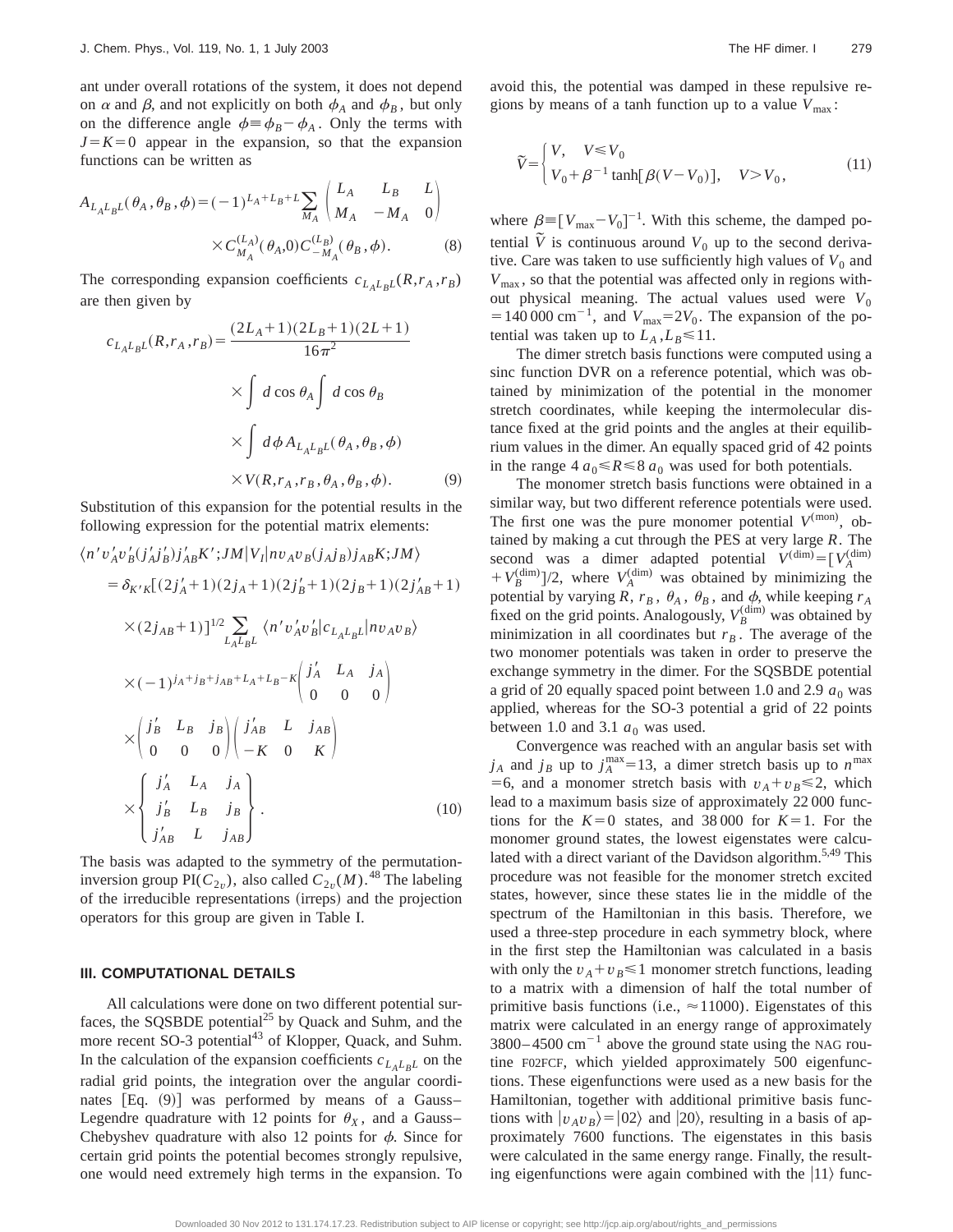TABLE II. Eigenvalues of the monomer stretch ground state ( $v_1 = v_2 = 0$ ) of (HF)<sub>2</sub> for total angular momentum  $J=0$  and  $A_1$  and  $B_1$  symmetry, using the dimer adapted monomer stretch basis. Values are given in cm<sup>-1</sup>, relative to the ground state of  $-1057.88$  cm<sup>-1</sup> for the SQSBDE potential and  $-1061.73$  cm<sup>-1</sup> for SO-3.  $\langle R \rangle$ ,  $\Delta R$  (both in *a*<sub>0</sub>) and *B* (in cm<sup>-1</sup>) are computed from the SO-3 wave functions.

| $\Gamma$ | $\boldsymbol{n}$ | $\nu_3 \nu_4 \nu_5 \nu_6$ | <b>SQSBDE</b> | $SO-3$ | $\langle R \rangle$ | $\Delta R$ | B      |
|----------|------------------|---------------------------|---------------|--------|---------------------|------------|--------|
| $A_1$    | 1                | 0000                      | 0.00          | 0.00   | 5.24                | 0.21       | 0.2205 |
|          | $\mathfrak{2}$   | 0100                      | 126.40        | 126.57 | 5.30                | 0.32       | 0.2166 |
|          | 3                | 0020                      | 160.62        | 162.93 | 5.30                | 0.28       | 0.2157 |
|          | $\overline{4}$   | 0200                      | 244.58        | 248.21 | 5.36                | 0.42       | 0.2132 |
|          | 5                | 0120                      | 275.03        | 273.03 | 5.33                | 0.37       | 0.2147 |
|          | 6                | 0040                      | 292.74        | 306.12 | 5.41                | 0.38       | 0.2086 |
|          | 7                | 0300                      | 355.37        | 367.55 | 5.51                | 0.53       | 0.2041 |
|          | $\,$ 8 $\,$      | 0220                      | 385.03        | 392.08 | 5.43                | 0.49       | 0.2089 |
|          | 9                | 0140                      | 400.05        | 425.17 | 5.49                | 0.49       | 0.2045 |
|          | 10               | 0060                      | 463.61        | 446.54 | 5.37                | 0.34       | 0.2114 |
|          | 12               | 1000                      | 425.36        | 483.48 | 5.34                | 0.28       | 0.2126 |
| $B_1$    | 1                | 0011                      | 380.56        | 423.05 | 5.29                | 0.22       | 0.2159 |
|          | $\mathfrak{2}$   | 0111                      | 493.97        | 546.33 | 5.43                | 0.38       | 0.2071 |
|          | 3                | 0031                      | 574.80        | 605.04 | 5.30                | 0.24       | 0.2152 |
|          | $\overline{4}$   | 0211                      | 598.93        | 658.98 | 5.59                | 0.51       | 0.1975 |
|          | 5                | 0131                      | 679.82        | 723.97 | 5.46                | 0.42       | 0.2055 |
|          | 6                | 0311                      | 696.33        | 760.94 | 5.76                | 0.61       | 0.1877 |
|          | $\tau$           | 0051                      | 784.59        | 814.21 | 5.34                | 0.31       | 0.2130 |
|          | 8                | 0231                      | 773.79        | 832.27 | 5.61                | 0.55       | 0.1968 |
|          | 9                | 0411                      | 790.51        | 857.20 | 5.81                | 0.66       | 0.1862 |
|          | 10               | 1011                      | 846.26        | 911.07 | 5.44                | 0.31       | 0.2053 |

tions (yielding  $\approx$  5500 functions), and the Hamiltonian matrix was diagonalized once more in the same energy range.

## **IV. RESULTS AND DISCUSSION**

The first ten energy levels of the HF dimer with both monomers in their vibrational ground state are given for all four symmetry blocks in Tables II and III for total angular momentum  $J=0$ , and Table IV for  $J=K=1$ . For  $J=0$ , the antigeared bend  $(v_3)$  fundamental and its tunneling partner have also been added. The tables show the energy levels for both the SQSBDE and the SO-3 potentials calculated in the dimer adapted monomer stretch basis. Also the expectation value and root mean square amplitude of the intermolecular distance *R* are given, as well as the rotational constant *B*  $=$   $\langle 1/2\mu R^2 \rangle$ . These three values were calculated from the SO-3 wave functions. For the  $J=1$ ,  $K=0$  states too, energies and wave functions were calculated. We found that the difference between the resulting eigenvalues and the  $J=0$ 

TABLE III. As in Table II, for  $A_2$  and  $B_2$  symmetry.

| $\Gamma$ | $\boldsymbol{n}$ | $v_3 v_4 v_5 v_6$ | <b>SQSBDE</b> | $SO-3$ | $\langle R \rangle$ | $\Delta R$ | $\boldsymbol{B}$ |
|----------|------------------|-------------------|---------------|--------|---------------------|------------|------------------|
| $A_{2}$  | 1                | 0001              | 378.82        | 420.83 | 5.29                | 0.22       | 0.2160           |
|          | $\sqrt{2}$       | 0101              | 491.29        | 542.84 | 5.42                | 0.38       | 0.2080           |
|          | 3                | 0021              | 544.68        | 571.46 | 5.31                | 0.25       | 0.2148           |
|          | $\overline{4}$   | 0201              | 594.54        | 654.75 | 5.58                | 0.51       | 0.1982           |
|          | 5                | 0121              | 641.54        | 685.21 | 5.45                | 0.42       | 0.2059           |
|          | 6                | 0041              | 690.08        | 716.06 | 5.31                | 0.24       | 0.2145           |
|          | 7                | 0301              | 688.74        | 755.34 | 5.77                | 0.62       | 0.1875           |
|          | 8                | 0221              | 732.00        | 788.15 | 5.63                | 0.54       | 0.1955           |
|          | 9                | 0141              | 788.56        | 831.27 | 5.46                | 0.42       | 0.2055           |
|          | 10               | 0401              | 779.17        | 848.83 | 5.83                | 0.69       | 0.1850           |
| $B_2$    | 1                | 0010              | 0.44          | 0.59   | 5.24                | 0.21       | 0.2204           |
|          | $\mathfrak{2}$   | 0110              | 127.37        | 129.69 | 5.32                | 0.33       | 0.2153           |
|          | 3                | 0030              | 168.08        | 170.12 | 5.30                | 0.27       | 0.2160           |
|          | 4                | 0210              | 246.23        | 254.51 | 5.43                | 0.45       | 0.2084           |
|          | 5                | 0130              | 289.14        | 299.55 | 5.40                | 0.41       | 0.2097           |
|          | 6                | 0050              | 339.22        | 341.49 | 5.30                | 0.27       | 0.2155           |
|          | 7                | 0310              | 357.49        | 373.04 | 5.58                | 0.55       | 0.1997           |
|          | 8                | 0230              | 402.60        | 421.29 | 5.54                | 0.53       | 0.2016           |
|          | 9                | 0150              | 455.61        | 468.55 | 5.42                | 0.41       | 0.2081           |
|          | 10               | 0410              | 463.59        | 482.02 | 5.60                | 0.57       | 0.1979           |
|          | 11               | 1010              | 440.36        | 486.13 | 5.49                | 0.49       | 0.2039           |

Downloaded 30 Nov 2012 to 131.174.17.23. Redistribution subject to AIP license or copyright; see http://jcp.aip.org/about/rights\_and\_permissions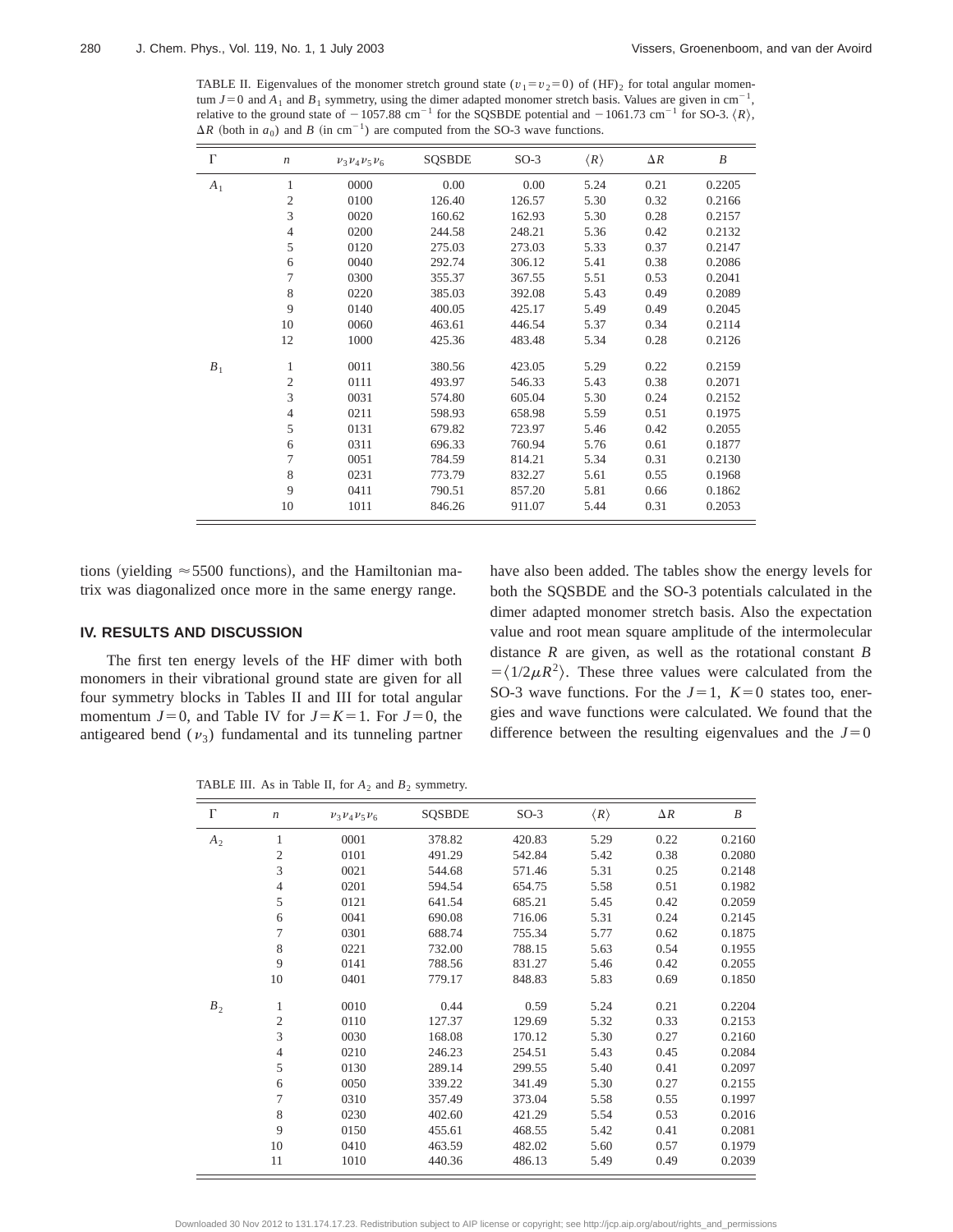TABLE IV. As in Tables II and III, for  $J = K = 1$ .

| $\Gamma$   | $\boldsymbol{n}$ | $v_3v_4v_5v_6$ | <b>SOSBDE</b> | $SO-3$ | $\langle R \rangle$ | $\Delta R$ | $\boldsymbol{B}$ |
|------------|------------------|----------------|---------------|--------|---------------------|------------|------------------|
| $A_1, B_1$ | 1                | 0000           | 39.60         | 38.68  | 5.22                | 0.20       | 0.2221           |
|            | 2                | 0100           | 168.59        | 175.47 | 5.30                | 0.34       | 0.2169           |
|            | 3                | 0020           | 214.95        | 209.32 | 5.25                | 0.25       | 0.2200           |
|            | $\overline{4}$   | 0200           | 289.41        | 305.06 | 5.41                | 0.46       | 0.2100           |
|            | 5                | 0120           | 328.52        | 330.97 | 5.28                | 0.35       | 0.2184           |
|            | 6                | 0040           | 348.14        | 354.30 | 5.34                | 0.33       | 0.2134           |
|            | 7                | 0001           | 366.67        | 398.66 | 5.33                | 0.22       | 0.2130           |
|            | 8                | 0300           | 401.67        | 426.41 | 5.57                | 0.56       | 0.2003           |
|            | 9                | 0220           | 436.28        | 453.96 | 5.42                | 0.49       | 0.2096           |
|            | 10               | 0140           | 456.43        | 479.87 | 5.47                | 0.45       | 0.2056           |
| $A_2, B_2$ | 1                | 0010           | 40.38         | 39.73  | 5.22                | 0.20       | 0.2220           |
|            | $\overline{2}$   | 0110           | 169.90        | 178.64 | 5.32                | 0.35       | 0.2154           |
|            | 3                | 0030           | 232.42        | 228.12 | 5.24                | 0.23       | 0.2202           |
|            | $\overline{4}$   | 0210           | 291.24        | 309.22 | 5.45                | 0.46       | 0.2075           |
|            | 5                | 0130           | 351.91        | 362.44 | 5.37                | 0.39       | 0.2124           |
|            | 6                | 0011           | 361.26        | 397.15 | 5.33                | 0.23       | 0.2131           |

7 0050 430.34 428.31 5.32 0.35 0.2156 8 0310 404.20 431.13 5.53 0.54 0.2022 9 0230 463.12 486.43 5.50 0.51 0.2039 10 0111 472.41 507.02 5.38 0.34 0.2102

energies was 2*B* to within  $10^{-4}$  cm<sup>-1</sup>, while the expectation values and amplitudes of *R* were virtually the same as for the  $J=0$  states. Therefore, these results are not shown here.

The results in the monomer stretch basis from the free HF potential are not given, since we found that using the dimer adapted functions gives a systematic improvement of the energy. This effect is hardly noticeable on the SO-3 potential, where the difference does not exceed  $10^{-3}$  cm<sup>-1</sup>, but is much stronger on the SQSBDE potential where differences up to  $0.4 \text{ cm}^{-1}$  occur. That the free monomer stretch functions are less than optimal for the SQSBDE potential has been shown before for the ground state by Mladenovic<sup> $\alpha$ </sup> and Lewerenz.<sup>50</sup>

The states are labeled with the standard set of quantum numbers  $(v_1v_2v_3v_4v_5v_6)$ , which correspond to the "free-H" monomer stretch  $(v_1)$ , "bound-H" monomer stretch  $(v_2)$ , in-plane antigeared (or *cis*) bend  $(v_3)$ , dimer stretch  $(\nu_4)$ , in-plane geared (or *trans*) bend ( $\nu_5$ ), and dimer torsion  $(v<sub>6</sub>)$  modes. Since interchange tunneling involves the same coordinate as the geared bend vibration, the *B* states, which are odd with respect to interchange, contain an extra node in the  $v<sub>5</sub>$  tunneling path. Therefore, the ground *B* state is labeled (000010), and all *B* states have odd  $v_5$ , whereas  $v_5$  is even for the *A* states. It follows that the geared bending fundamental is labeled  $(000020)$ .

Comparison of the SQSBDE results for  $J=0$  with the 6D results of Zhang *et al.*<sup>33</sup> shows that the energy levels are generally similar. The difference of  $0.55 \text{ cm}^{-1}$  in the dissociation energy may be explained by the fact that Zhang *et al.* used a monomer stretch basis obtained from the free HF potential, combined with the fact that they did not include the  $v_A + v_B = 2$  functions. Indeed, we found a dissociation-



FIG. 2. Square modulus of the wave function as a function of *R*, integrated over all other coordinates, calculated on the SO-3 potential. The upper panel is the  $(000120)$  state, the lower the  $(000040)$  state. Both are for total angular momentum  $J=0$ .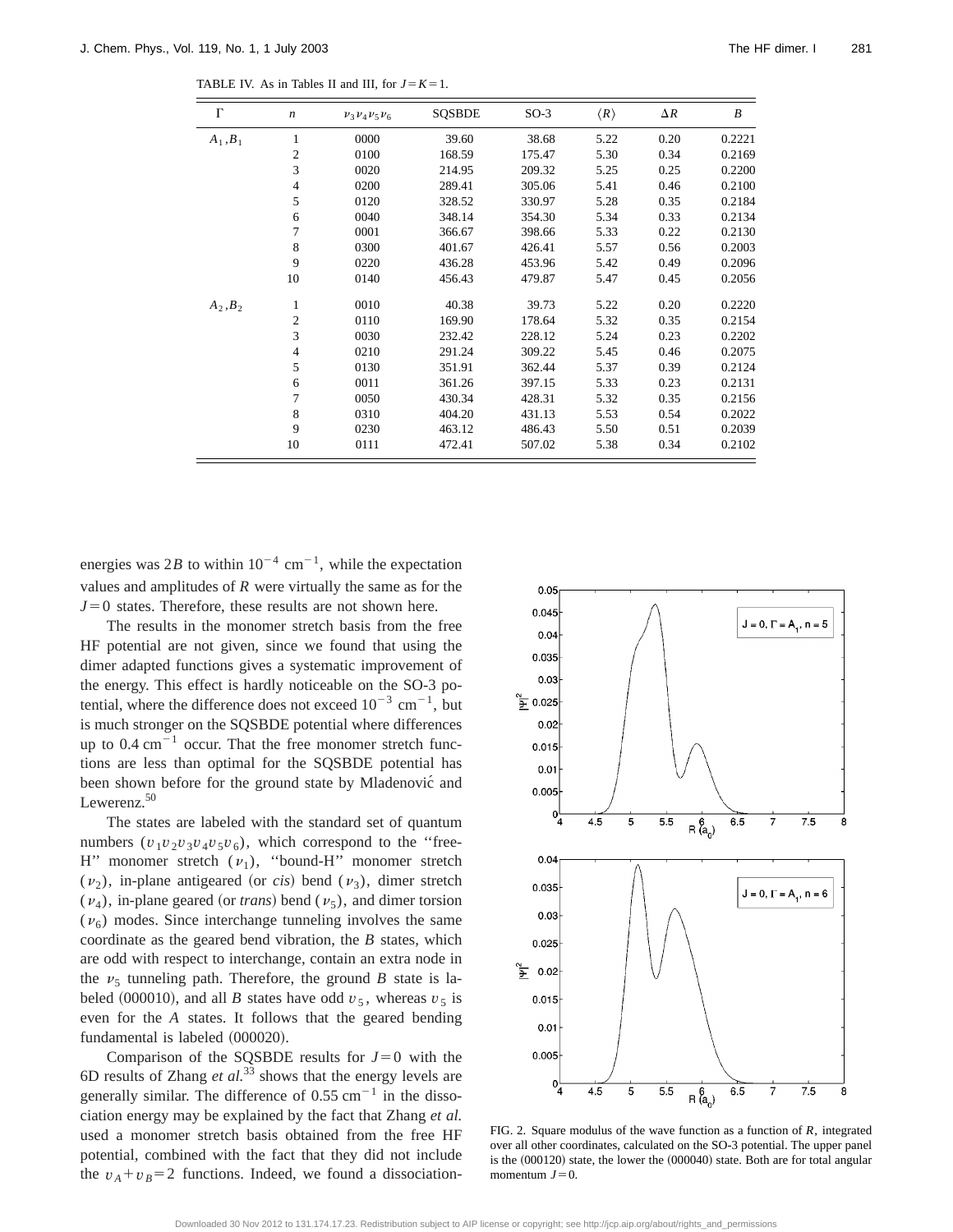

FIG. 3. Cuts through the wave function for the  $(000120)$  state  $(left)$ , and the  $(000040)$  state  $(right)$  on the SO-3 potential for  $J=0$ . Both  $r_A$  and  $r_B$  are kept fixed at 1.769  $a_0$ , and  $\phi = 180^\circ$ . The cuts are made for  $R = 5.1 a_0$  (top), 5.3  $a_0$  (middle) and 5.7  $a_0$  (bottom).

energy of  $1057.46 \text{ cm}^{-1}$  when the free monomer basis was used, much closer to their value of  $1057.33 \text{ cm}^{-1}$ .

The assignment of the quantum numbers to the states was done on the basis of nodal patterns in the wave functions, combined with energy considerations. For the SQSBDE bound states, the assignment of the  $v_4$  stretch quantum number was facilitated by the strong correspondence between this quantum number and the expectation value and root mean square amplitude of  $R$ , an effect that is much less pronounced on the SO-3 potential. An example of the weaker correspondence of  $v_4$  with  $\langle R \rangle$  on the SO-3 potential can be seen in the fifth and sixth  $J=0$  states of the  $A_1$ irrep, where the higher stretch quantum number is assigned to the fifth state, despite the fact that the expectation value of *R*, as well as the amplitude, are smaller. A radial plot of the density  $(Fig. 2)$  does not give direct evidence for the given assignment either. Angular cuts through the wave function are not very helpful, since they change very much with *R*  $(see Fig. 3)$ , so that this assignment can only be made on the basis of energy considerations. Similar situations occur for instance in the eighth and ninth states of the same  $A_1$  irrep, as well as for their tunneling partners in the  $B_2$  irrep.

An overview of the ground state energy splittings is given in Table V. Most of the splittings from the new SO-3 potential are in far better agreement with the available spectroscopic data than those obtained from the SQSBDE potential. The SO-3 dissociation energy of  $1061.73 \text{ cm}^{-1}$  is well within the error bars of the experimental number of 1062  $\pm 1$  cm<sup>-1</sup>, as obtained by Bohac *et al.*<sup>21</sup> This should not come as a surprise, since the SO-3 surface was refined to reproduce this number. $43$  More interesting are the vibrational frequencies. Unfortunately, for the monomer stretch ground state modes in  $(HF)_2$ , the experimental data on the intermolecular frequencies are still scarce and rather uncertain, so that comparison between the two potentials is difficult. Looking at the data that are available, one can see that the performance of the PESs in this respect is rather alike, except for the  $\nu_6$  (dimer torsion) frequency. The most reliable com-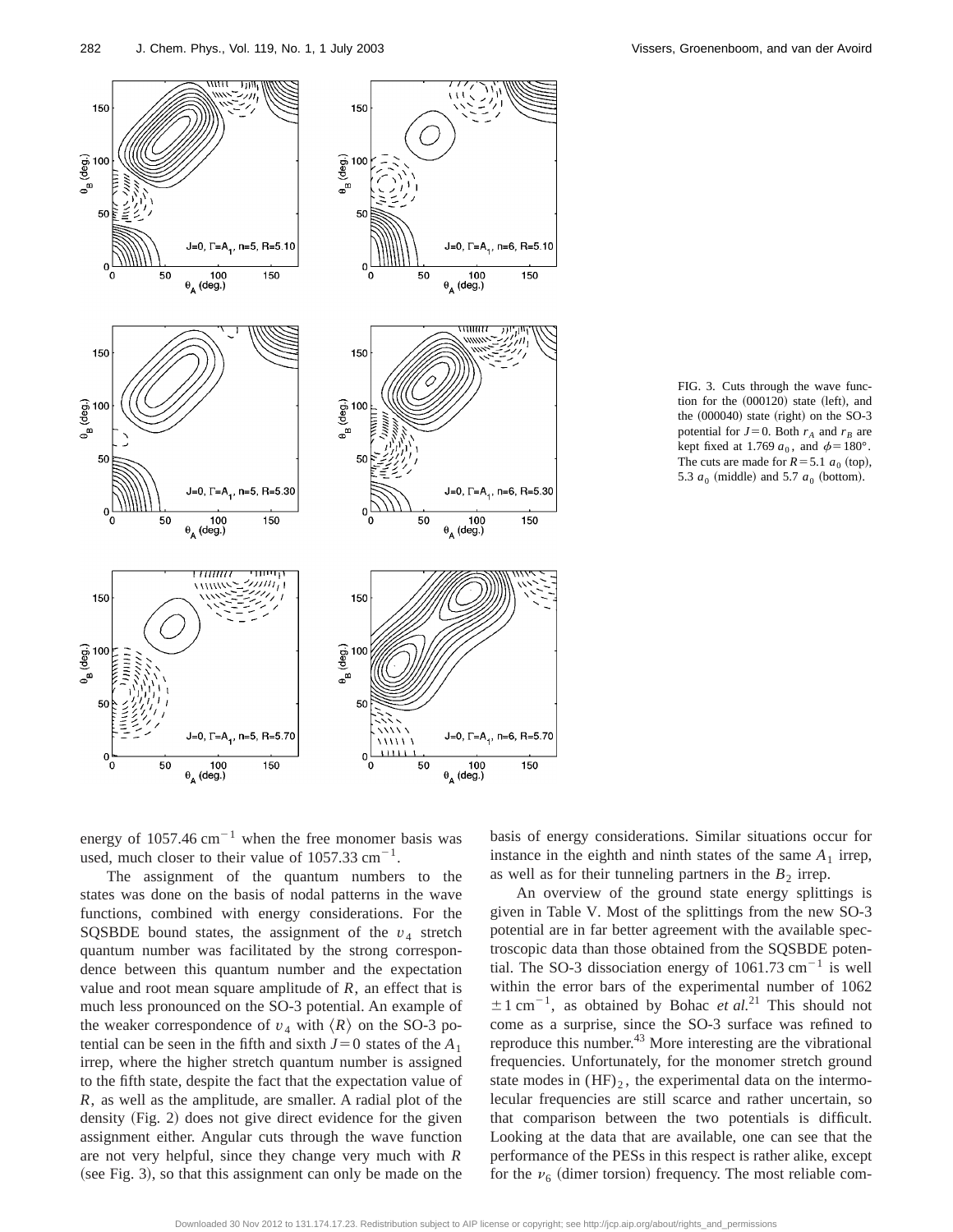TABLE V. Comparison of calculated ground state energy splittings with experiment. Tunneling splittings between even (*A*) and odd (*B*) states with respect to monomer exchange are denoted by  $\Delta(\nu) = E_{\nu}^- - E_{\nu}^+$ .

|                    | <b>SOSBDE</b> | $SO-3$  | Expt.          | Ref. |  |  |  |  |  |
|--------------------|---------------|---------|----------------|------|--|--|--|--|--|
|                    | $J=K=0$       |         |                |      |  |  |  |  |  |
| $D_0$              | 1057.88       | 1061.73 | 1062           | 21   |  |  |  |  |  |
| $\Delta(v_0)$      | 0.44          | 0.59    | 0.658690       | 11   |  |  |  |  |  |
| $v_3$              | 425.36        | 483.48  |                |      |  |  |  |  |  |
| $\Delta(\nu_3)$    | 15.01         | 2.65    |                |      |  |  |  |  |  |
| $v_4$              | 126.40        | 126.57  | $\approx$ 125  | 25   |  |  |  |  |  |
| $\Delta(\nu_A)$    | 0.98          | 3.13    | >2             | 25   |  |  |  |  |  |
| $2\nu_5$           | 160.62        | 162.93  | $\approx 161$  | 54   |  |  |  |  |  |
| $\Delta(2\nu_{5})$ | 7.47          | 7.19    |                |      |  |  |  |  |  |
| v <sub>6</sub>     | 378.82        | 420.83  | $\approx$ 419? | 43   |  |  |  |  |  |
| $\Delta(\nu_6)$    | 1.74          | 2.22    |                |      |  |  |  |  |  |
|                    |               |         |                |      |  |  |  |  |  |
| $\nu_0$            | 39.60         | 38.68   | 35.425         | 18   |  |  |  |  |  |
| $\Delta(\nu_0)$    | 0.78          | 1.05    | 1.0643         | 12   |  |  |  |  |  |
| $v_4$              | 168.59        | 175.47  |                |      |  |  |  |  |  |
| $\Delta(\nu_A)$    | 1.30          | 3.17    |                |      |  |  |  |  |  |
| $2\nu_{5}$         | 214.95        | 209.32  |                |      |  |  |  |  |  |
| $\Delta(2\nu_5)$   | 17.47         | 18.80   |                |      |  |  |  |  |  |
| v <sub>6</sub>     | 366.67        | 398.66  | 399.79         | 55   |  |  |  |  |  |
| $\Delta(\nu_6)$    | 5.41          | 1.51    | 1.63           | 55   |  |  |  |  |  |

parison in this mode is made for the  $K=1$  state, since the experimental assignment of the  $v_6$  mode for  $K=0$  is tentative.<sup>43</sup> Looking at this  $K=1, \nu_6$  excitation, we see that the SO-3 result differs by only 0.3%, whereas the SQSBDE frequency is 8% off.

As another, more sensitive test we can compare the tunneling splittings between states of even  $(A_1 \text{ and } A_2)$  and odd  $(B_2 \text{ and } B_1)$  symmetry under monomer exchange. A tunneling pair is formed by a state of  $A_1$  symmetry and the corresponding state of  $B_2$  symmetry, or similarly between states of  $A_2$  and  $B_1$  symmetry. Note that the quantum numbers of the members of such a pair are equal, except for the  $v_5$  quantum, which is one higher for the *B* state. We see that the new potential reproduces with  $0.59$  cm<sup>-1</sup> around 90% of the ground state tunneling splitting of  $0.66 \text{ cm}^{-1}$ .<sup>11</sup> Although this 6D number is somewhat less than the  $(4+2)$ D result of Klopper *et al.*, <sup>43</sup> who reported a tunneling splitting of  $0.63$  cm<sup>-1</sup>, it is still a significant improvement over the SQSBDE potential, which only gives 67%. Also the tunneling splitting upon  $\nu_4$  excitation is consistent with the experimental lower limit, whereas the SQSBDE result is not. Again the most striking are the results for the tunneling splitting in the  $K=1$ ,  $v_6$ -excited state: whereas the SO-3 splitting is only 7% too low, the SQSBDE result is more than a factor of 3 too high.

Results for the monomer stretch excited states are given in Tables VI and VII. Several states in Tables VI and VII have been marked with an asterisk to indicate a relatively large mixing with vibrational ground state functions  $(5\%)$ . Again the result for the free monomer basis is not shown, but since the choice of the monomer stretch basis has a greater effect for the excited states, the difference in results for the free monomer and dimer adapted basis sets are greater than in the ground state. The effect now also shows up for the SO-3 potential, with dimer adapted states that are up to  $0.3 \text{ cm}^{-1}$  lower than the corresponding free monomer states. It is still stronger on the SQSBDE potential, however, where differences up to  $2 \text{ cm}^{-1}$  occur.

The results for excited states of  $A_1$  and  $B_2$  symmetry on the SQSBDE surface may be compared with those of Wu *et al.*, <sup>34</sup> and those of Volobuev *et al.*<sup>51</sup> on the same surface. In general the results presented there are very similar to ours, with typical differences around  $0.5 \text{ cm}^{-1}$ .

For the stretch excited states, there are more experimental data available, thanks to the experiments of Pine and co-workers<sup>16,18,19</sup> and those of Anderson, Davis, and Nesbitt.<sup>52,53</sup> A comparison of our results with these data is given in Table VIII. We see again that the SO-3 potential

TABLE VI. As in Table II, for the first monomer stretch excited states  $(v_1 + v_2) = 1$ .

| $\Gamma$ | $\boldsymbol{n}$ | $v_1 v_2 v_3 v_4 v_5 v_6$ | <b>SQSBDE</b> | $SO-3$   | $\langle R \rangle$ | $\Delta R$ | $\boldsymbol{B}$ |
|----------|------------------|---------------------------|---------------|----------|---------------------|------------|------------------|
| $A_1$    | 1                | 010000                    | 3895.94       | 3867.09  | 5.21                | 0.22       | 0.2224           |
|          | $\mathfrak{2}$   | 100000                    | 3939.94       | 3929.17* | 5.26                | 0.29       | 0.2192           |
|          | 3                | 010100                    | 4034.47       | 4000.50  | 5.27                | 0.32       | 0.2185           |
|          | $\overline{4}$   | 100100                    | 4064.44       | 4043.22  | 5.28                | 0.27       | 0.2180           |
|          | 5                | 010020                    | 4065.57       | 4056.93  | 5.29                | 0.32       | 0.2177           |
|          | 6                | 100020                    | 4100.74       | 4096.22  | 5.29                | 0.28       | 0.2168           |
|          | 7                | 010200                    | 4161.10       | 4128.40* | 5.43                | 0.49       | 0.2088           |
|          | 8                | 100200                    | 4181.74       | 4161.48  | 5.30                | 0.36       | 0.2174           |
|          | 9                | 010120                    | 4190.27       | 4182.62  | 5.39                | 0.43       | 0.2114           |
|          | 10               | 010040                    | 4206.48       | 4196.85  | 5.37                | 0.36       | 0.2116           |
| $B_1$    | 1                | 010011                    | 4283.72       | 4303.54  | 5.26                | 0.21       | 0.2184           |
|          | $\mathfrak{2}$   | 100011                    | 4312.41       | 4353.21  | 5.29                | 0.24       | 0.2165           |
|          | 3                | 010111                    | 4405.38       | 4432.92  | 5.39                | 0.37       | 0.2104           |
|          | $\overline{4}$   | 100111                    | 4424.15       | 4475.15  | 5.35                | 0.35       | 0.2132           |
|          | 5                | 010031                    | 4464.58       | 4480.76  | 5.34                | 0.31       | 0.2133           |
|          | 6                | 100031                    | 4490.17       | 4514.13  | 5.29                | 0.24       | 0.2164           |
|          | 7                | 010211                    | 4515.92       | 4552.34  | 5.53                | 0.49       | 0.2015           |
|          | 8                | 100211                    | 4527.67       | 4590.37  | 5.53                | 0.49       | 0.2017           |
|          | 9                | 010131                    | 4566.05       | 4599.94  | 5.44                | 0.43       | 0.2071           |
|          | 10               | 100131                    | 4596.07       | 4629.26  | 5.31                | 0.28       | 0.2152           |

Downloaded 30 Nov 2012 to 131.174.17.23. Redistribution subject to AIP license or copyright; see http://jcp.aip.org/about/rights\_and\_permissions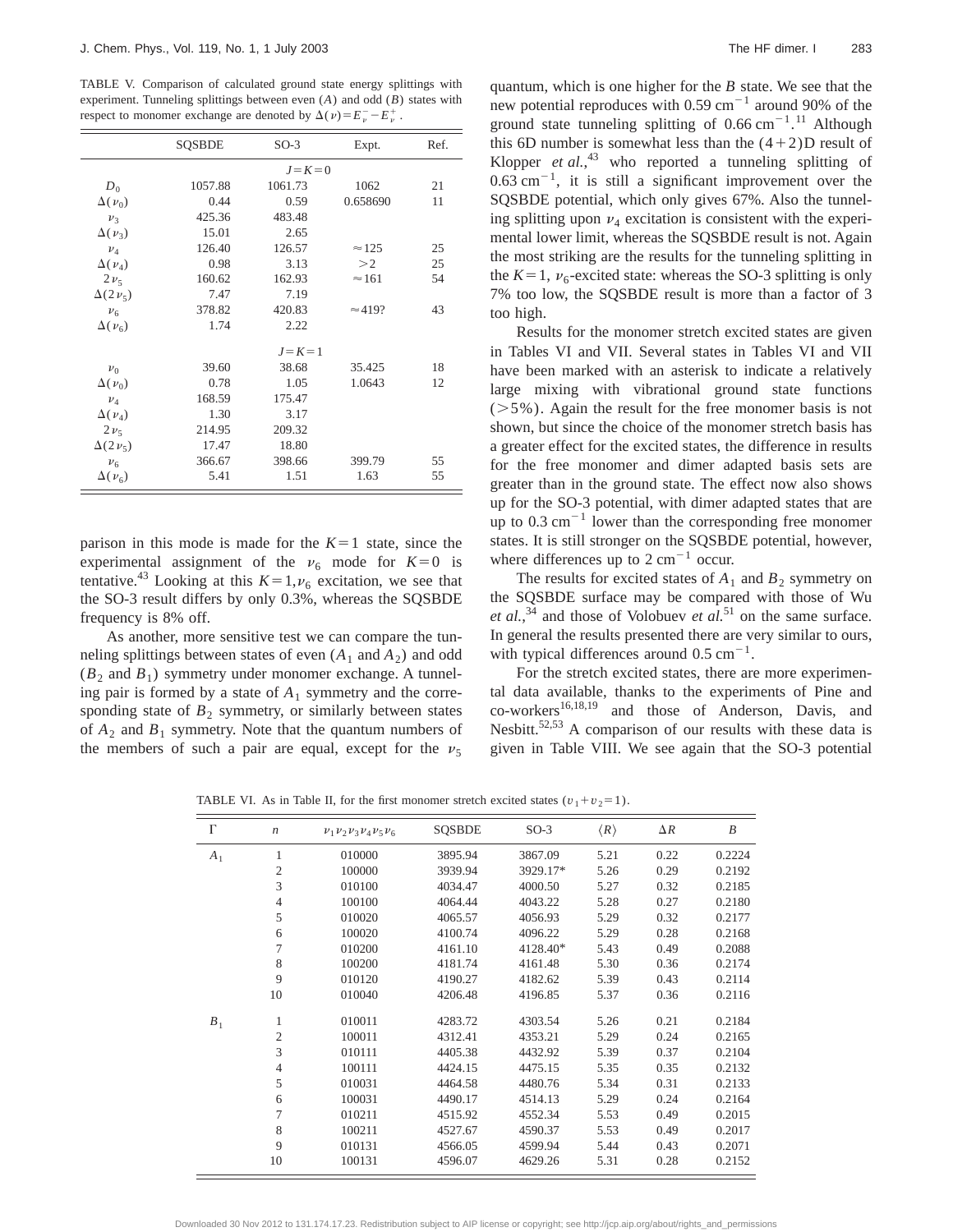TABLE VII. As in Table III, for the first monomer stretch excited states  $(v_1 + v_2) = 1$ .

| $\Gamma$ | $\boldsymbol{n}$ | $\nu_1 \nu_2 \nu_3 \nu_4 \nu_5 \nu_6$ | <b>SQSBDE</b> | $SO-3$   | $\langle R \rangle$ | $\Delta R$ | $\boldsymbol{B}$ |
|----------|------------------|---------------------------------------|---------------|----------|---------------------|------------|------------------|
| $A_2$    | 1                | 010001                                | 4283.33       | 4303.00  | 5.27                | 0.23       | 0.2176           |
|          | $\sqrt{2}$       | 100001                                | 4312.91       | 4353.85  | 5.28                | 0.22       | 0.2172           |
|          | 3                | 010101                                | 4404.58       | 4431.93  | 5.38                | 0.37       | 0.2109           |
|          | $\overline{4}$   | 100101                                | 4425.12       | 4469.76  | 5.28                | 0.26       | 0.2171           |
|          | 5                | 010021                                | 4459.39       | 4479.06  | 5.40                | 0.37       | 0.2093           |
|          | 6                | 100021                                | 4496.68       | 4523.53  | 5.29                | 0.24       | 0.2163           |
|          | 7                | 010201                                | 4514.25       | 4551.14* | 5.51                | 0.51       | 0.2037           |
|          | 8                | 100201                                | 4529.57       | 4588.57* | 5.45                | 0.45       | 0.2073           |
|          | 9                | 010121                                | 4561.29       | 4594.26  | 5.53                | 0.48       | 0.2014           |
|          | 10               | 100121                                | 4600.35       | 4617.96  | 5.30                | 0.26       | 0.2158           |
| $B_2$    | 1                | 010010                                | 3896.04       | 3867.26  | 5.21                | 0.21       | 0.2225           |
|          | $\overline{2}$   | 100010                                | 3939.81       | 3929.01  | 5.22                | 0.21       | 0.2219           |
|          | 3                | 010110                                | 4034.88       | 4001.39* | 5.31                | 0.36       | 0.2163           |
|          | $\overline{4}$   | 100110                                | 4063.67       | 4045.44  | 5.28                | 0.27       | 0.2179           |
|          | 5                | 010030                                | 4067.57       | 4055.56  | 5.28                | 0.32       | 0.2180           |
|          | 6                | 100030                                | 4098.48       | 4094.15  | 5.29                | 0.29       | 0.2166           |
|          | 7                | 010210                                | 4162.31       | 4130.62  | 5.37                | 0.42       | 0.2129           |
|          | 8                | 100210                                | 4180.19       | 4168.44  | 5.30                | 0.37       | 0.2174           |
|          | 9                | 010130                                | 4195.99       | 4181.23  | 5.38                | 0.42       | 0.2119           |
|          | 10               | 010050                                | 4208.28       | 4200.10  | 5.35                | 0.36       | 0.2130           |

performs better than SQSBDE. The calculated donor stretch frequency of  $3867.09 \text{ cm}^{-1}$  and the acceptor stretch at  $3929.17 \text{ cm}^{-1}$  calculated with the SO-3 potential are in much closer agreement with the experimental values of 3868.079 and 3930.903  $cm^{-1}$  than their SQSBDE counterparts. Also the SO-3 dimer stretch ( $v_{1,2}+v_4$ ) and geared bend ( $v_{1,2}+v_5$ ) frequencies combined with excitation of either the donor or the acceptor stretch are very good. The errors between the results on this potential and experiment are 3.5–16 times smaller than the corresponding errors of the SQSBDE frequencies.

Also the tunneling splittings in these intramolecular stretch modes are better reproduced by the new potential. This effect can also be seen in the  $\nu_1 + \nu_4$  combination band, but is less pronounced in states in which the geared bend is excited (in fact, the tunneling splitting in the  $v_1 + 2v_5$  states

TABLE VIII. Comparison of calculated excited state energy splittings with experiment. Tunneling splittings between even (*A*) and odd (*B*) states with respect to monomer exchange are denoted by  $\Delta(\nu) = E_{\nu}^- - E_{\nu}^+$ .

|                             | <b>SOSBDE</b> | $SO-3$  | Expt.    | Ref. |
|-----------------------------|---------------|---------|----------|------|
| $\nu_1$                     | 3939.94       | 3929.17 | 3930.903 | 18   |
| $\Delta(\nu_1)$             | $-0.12$       | $-0.17$ | $-0.215$ | 18   |
| $\nu_{2}$                   | 3895.94       | 3867.09 | 3868.079 | 18   |
| $\Delta(\nu_{2})$           | 0.09          | 0.18    | 0.233    | 18   |
| $(\nu_1+\nu_4)-\nu_1$       | 124.50        | 127.76  | 129.237  | 52   |
| $\Delta(\nu_1+\nu_4)$       | $-0.77$       | $-1.38$ | $-1.664$ | 52   |
| $(\nu_{2}+\nu_{4})-\nu_{2}$ | 138.52        | 133.41  | 132.616  | 52   |
| $\Delta(\nu_2+\nu_4)$       | 0.41          | 0.89    |          |      |
| $(\nu_1 + 2 \nu_5) - \nu_1$ | 160.81        | 167.05  | 169.262  | 52   |
| $\Delta(\nu_1+2\nu_5)$      | $-2.27$       | $-2.07$ | $-2.739$ | 52   |
| $(\nu_2 + 2 \nu_5) - \nu_2$ | 169.63        | 176.13  | 178.667  | 52   |
| $\Delta(\nu_2+2\nu_5)$      | 2.00          | 2.22    | 3.587    | 52   |
| $(\nu_1+\nu_6)-\nu_1$       | 372.98        | 424.68  |          |      |
| $\Delta(\nu_1+\nu_6)$       | $-0.50$       | $-0.64$ |          |      |
| $(\nu_2+\nu_6)-\nu_2$       | 387.38        | 435.91  |          |      |
| $\Delta(\nu_2+\nu_6)$       | 0.39          | 0.54    |          |      |

is even worse on SO-3, although not much). It would be interesting to measure the experimental tunneling splitting upon  $\nu_2 + \nu_4$  excitation, since the SO-3 splitting is more than twice as large as the SQSBDE result.

#### **V. CONCLUSIONS**

We have investigated the HF dimer by means of variational calculations of bound and quasibound states using the SQSBDE and SO-3 potential energy surfaces. Our results on the SQSBDE surface are comparable to previous studies. The choice of the monomer stretch basis is of considerable importance. Using a dimer adapted monomer stretch basis leads to significantly lower energies in most cases. In addition, we find that although the energy gap between  $v<sub>X</sub>=0$ and  $v_x = 2$  monomer stretch function is huge, these overtone functions have to be included in the basis for a good description of the bound and quasibound states.

To our knowledge, no calculations on  $(HF)_2$  using the SO-3 potential have been published. We have made a sideby-side comparison of this potential with the older SQSBDE potential on the (quasi) bound states calculated. We find that many of the interesting features of the dimer can be computed with remarkable accuracy using the SO-3 potential. For the ground state, the dissociation energy is in perfect agreement with experiment. Also the intermolecular vibrational frequencies agree well with the available experimental data, especially in the case of  $v_6$  excitation, where the SQSBDE potential fails. Even the tunneling splittings, which are quite small, and very sensitive to the potential, are reproduced very well by the SO-3 potential, much better than by the older PES.

For the monomer stretch excited states, the difference between SO-3 and SQSBDE is even more striking. Not only are the  $v_1$  and  $v_2$  fundamental frequencies reproduced to within 2 cm<sup>-1</sup> (as opposed to  $\approx$  30 cm<sup>-1</sup> for SQSBDE), also the intermolecular frequencies built upon these intramolecu